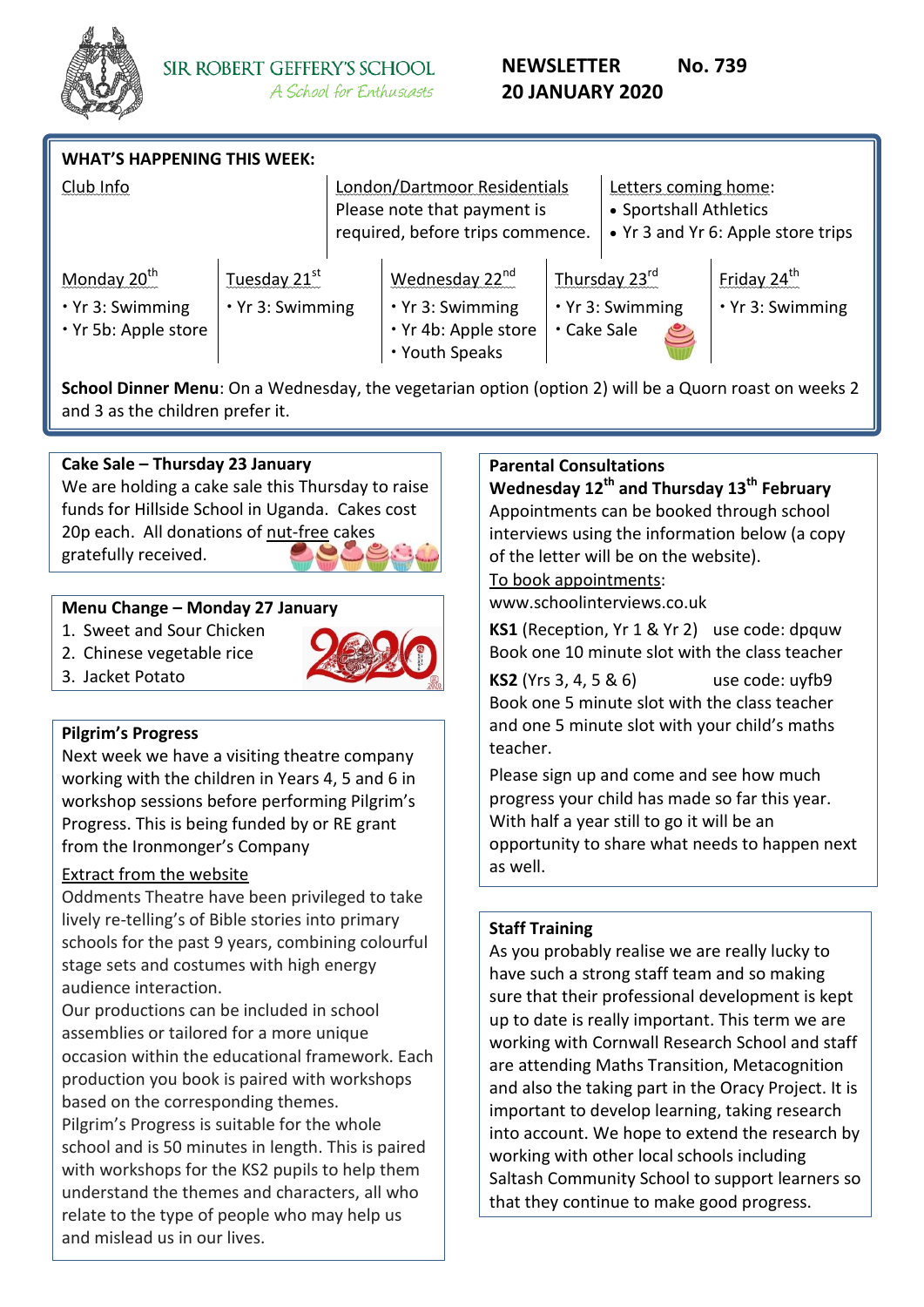#### **Attendance**

Unfortunately our attendance figures overall have taken a nose dive over the past few months. More children than normal will be closely monitored during our Educational Welfare Officer (EWO) visit next term. Please look at your child's figures that we sent home last week. I know some children have had nasty viruses and that accounts for some of the data. We need to ensure children's attendance is over 95% if they are to make the best progress. We still have two terms ahead to make sure that this happens. Each day is divided into two sessions so if attendance is less than 90% it means that one session each week is lost. Children can lose confidence when they return if other children have moved on in their learning. Please try to arrange appointments and holidays outside school hours, as we really do want all children to fulfil their potential. Attendance is an area monitored by head teachers, governors and the EWO so we will keep you fully informed over the next few weeks.

#### **Great News**

It was great to see that this year all the hard work that goes into the running and organisation of learning at our school has been recognised in the Real School Guide. I know many of you are already aware from Cornwall Live that we have been ranked  $1^{st}$  in Cornwall and 159<sup>th</sup> nationally out of 14,749. The data collected is not just test results but different criteria.

Considering we are also in the bottom ten schools in Cornwall for funding, it proves that we do make the most of the money we receive. We remain a successful primary because of the strong partnerships we have and so parents, pupils, the local community and staff should feel equally proud.

It was great to see that so many schools in South East Cornwall did well. Having worked in collaboration with Burraton and St Stephens over the past few years by sharing staff training opportunities and procuring services, I was particularly pleased that we were all in the top ten. Staff from our three schools have observed each other and discussed approaches to learning and I am sure this professional dialogue helps all of us develop practice and improve learning. More information can be found on Cornwall Live where any school's data can be found.

#### **Children in school early**

All children need to be registered in a club whether in school early, or staying after school. This is in case of fire or emergency so we know who is on the premises. Children should not just wander around the school.